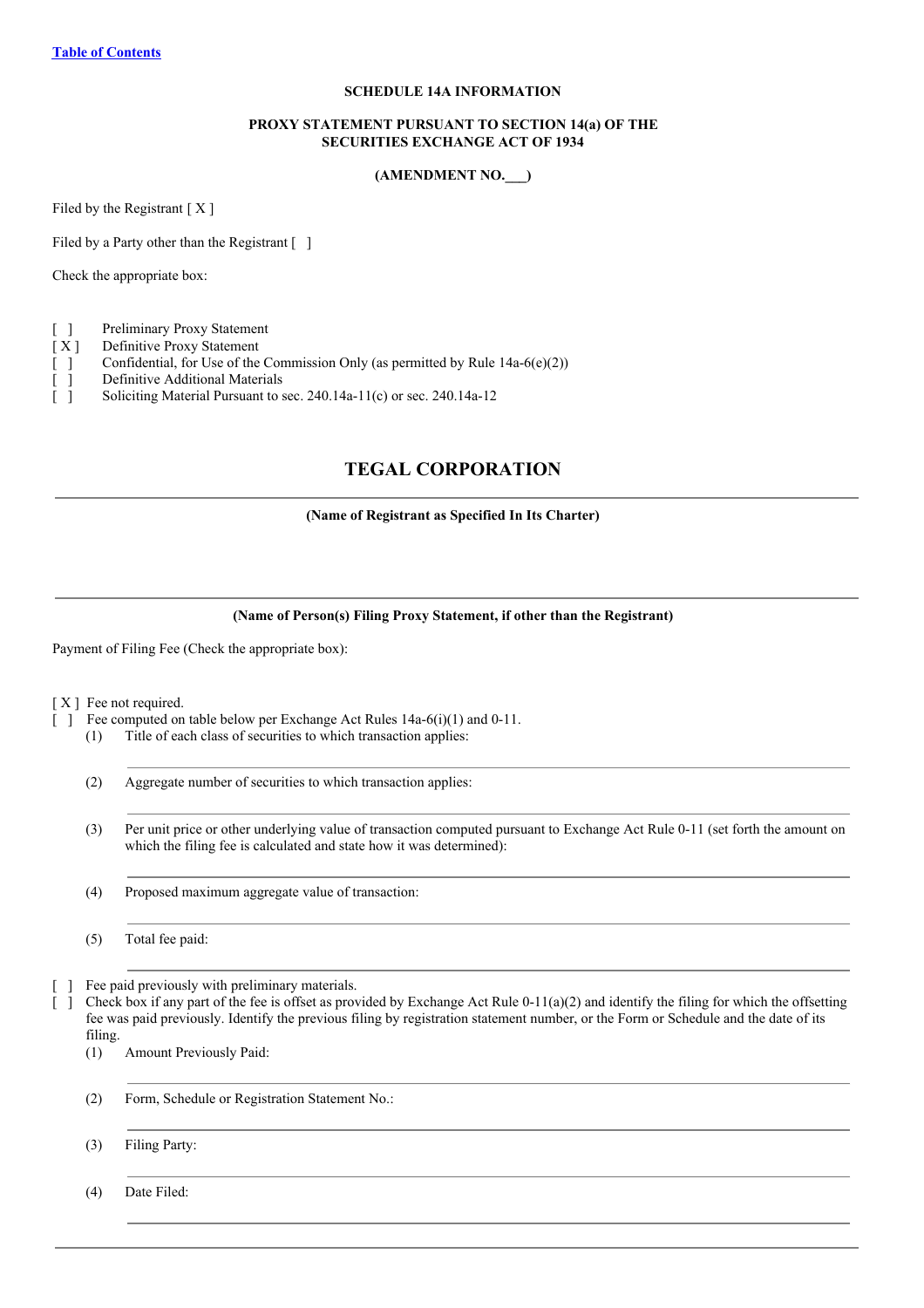## **TEGAL CORPORATION**

#### **2201 South McDowell Boulevard Petaluma, California 94954**

## **NOTICE OF SPECIAL MEETING OF STOCKHOLDERS**

#### **Monday, April 28, 2003**

You are invited to attend a special meeting of stockholders of Tegal Corporation, a Delaware corporation, to be held on Monday, April 28, 2003, at 10:00 a.m. local time, at our headquarters at 2201 South McDowell Boulevard, Petaluma, California 94954 for the following purpose:

- n to approve a series of amendments to Tegal's Certificate of Incorporation to effect a reverse stock split of Tegal's common stock, whereby each outstanding 2, 3, 5, 10 or 15 shares would be combined, converted and changed into one share of common stock, provided that Tegal's board of directors will retain discretion as to which amendment will be filed and as to when and whether any amendment is filed; and
- n to transact such other business as may properly come before the special meeting or any adjournment or postponement of the special meeting.

We believe that these amendments will result in a more appropriate number of outstanding shares and per-share market price for our common stock following the reverse stock split. Approval of the reverse stock split will require the affirmative vote of holders of at least a majority of outstanding shares of common stock entitled to vote on the proposal.

The board of directors has fixed the close of business on March 31, 2003 as the record date for the determination of stockholders entitled to notice of, and to vote at, the special meeting or at any adjournments or postponements of the special meeting.

In order to ensure your representation at the special meeting, you are requested to sign and date the enclosed proxy as promptly as possible and return it in the enclosed envelope (to which no postage need be affixed if mailed in the United States). If you attend the special meeting and file with the Secretary of Tegal Corporation an instrument revoking your proxy or a duly executed proxy bearing a later date, your proxy will not be used.

All stockholders are cordially invited to attend the special meeting.

By Order of the Board of Directors

TEGAL CORPORATION

/s/ Michael L. Parodi

MICHAEL L. PARODI *President and Chief Executive Of icer*

Petaluma, California April 3, 2003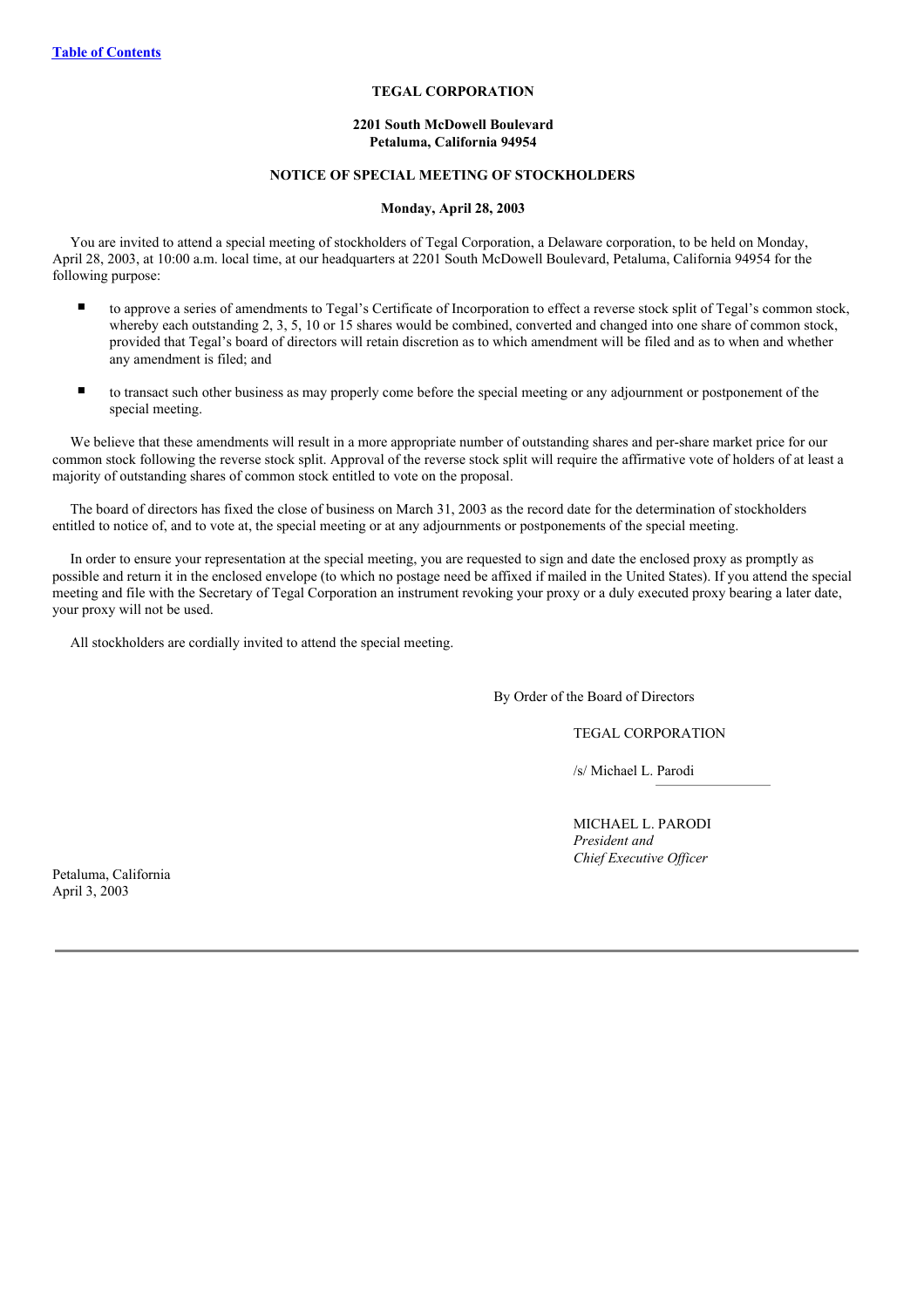# **TABLE OF CONTENTS**

**[INTRODUCTION](#page-0-0)** [PROPOSAL](#page-0-0) NO. 1 AMENDMENTS TO CERTIFICATE OF [INCORPORATION](#page-0-0) TO EFFECT A REVERSE STOCK SPLIT PRINCIPAL [STOCKHOLDERS](#page-0-0) OWNERSHIP OF STOCK BY [MANAGEMENT](#page-0-0) DEADLINE FOR SUBMISSION OF [STOCKHOLDER](#page-0-0) PROPOSALS FOR THE 2003 ANNUAL MEETING [ANNUAL](#page-0-0) REPORT ON FORM 10-K OTHER [MATTERS](#page-0-0) [APPENDIX](#page-0-0) A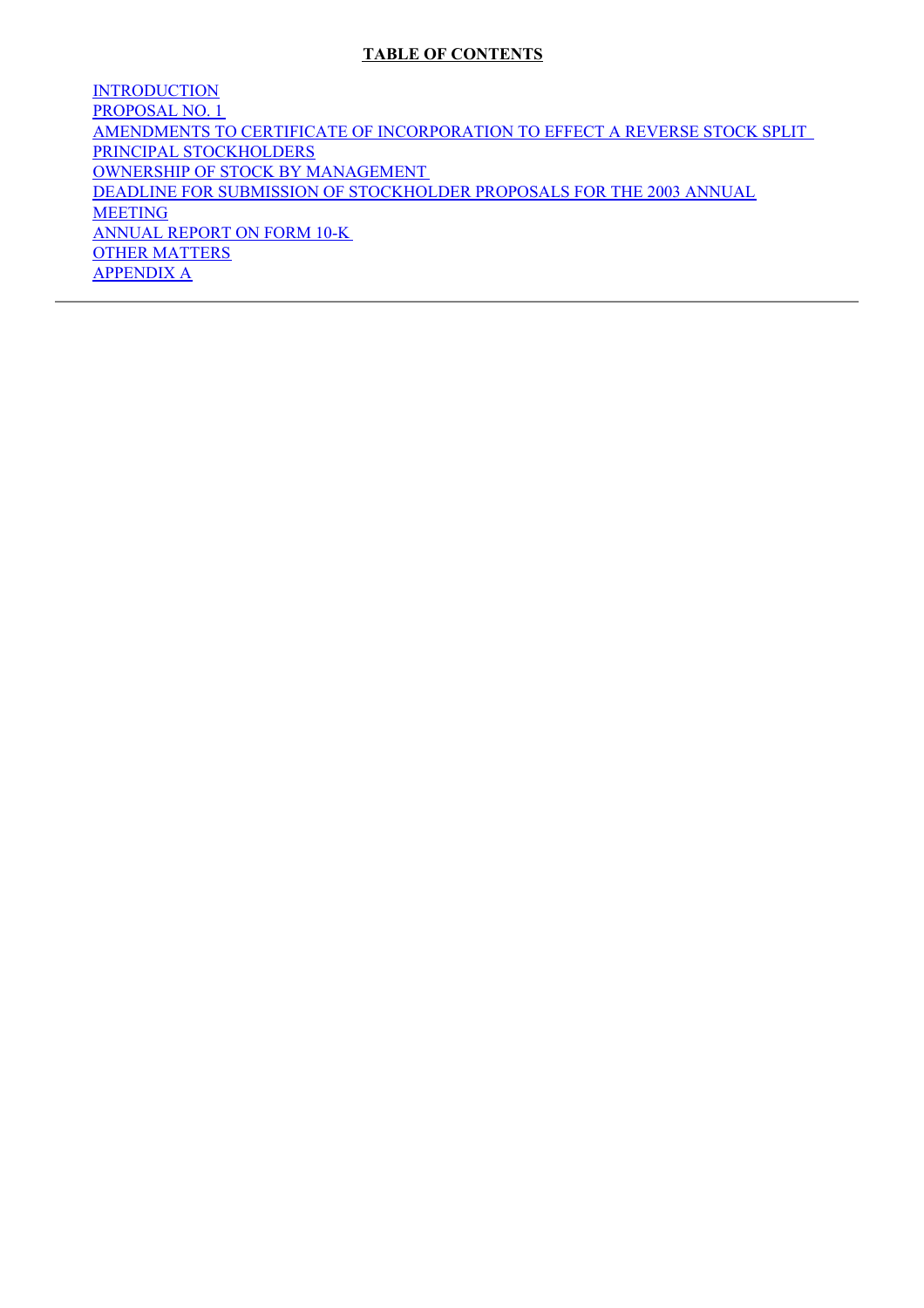## **TEGAL CORPORATION**

### **PROXY STATEMENT**

#### **FOR SPECIAL MEETING OF STOCKHOLDERS**

#### **Monday, April 28, 2003**

#### **INTRODUCTION**

This proxy statement is furnished in connection with the solicitation of proxies in the form enclosed for use at the special meeting of stockholders of Tegal Corporation, a Delaware corporation ("we," "us" or "our"), to be held at 10:00 a.m. local time on Monday, April 28, 2003 and at any adjournments or postponements of the special meeting for the purposes of (1) approving a series of amendments to our Certificate of Incorporation to effect a reverse stock split of our common stock, whereby each outstanding 2, 3, 5, 10 or 15 shares would be combined, converted and changed into one share of common stock, provided that Tegal's board of directors will retain discretion as to which amendment will be filed and as to when and whether any amendment is filed; and (2) transacting such other business as may properly come before the special meeting and any adjournments or postponements of the special meeting. The approximate date when this proxy statement and accompanying form of proxy are first being sent to stockholders is April 3, 2003.

This solicitation is made on behalf of our board of directors. Costs of the solicitation will be borne by us. Our directors, officers and employees and our subsidiaries may also solicit proxies by telephone, electronic mail, the Internet, fax or personal interview. We will reimburse banks, brokerage firms and other custodians, nominees and fiduciaries for reasonable expenses incurred by them in sending proxy material to stockholders.

Only holders of record of our common stock, par value \$0.01 per share, as of the close of business on March 31, 2003 are entitled to receive notice of, and to vote at, the special meeting. The outstanding common stock constitutes the only class of our securities entitled to vote at the special meeting, and each share of common stock entitles the holder to one vote. At the close of business on March 28, 2003, there were 16,040,376 shares of common stock issued and outstanding. Two or more stockholders representing a majority of the outstanding shares must be present in person or by proxy to constitute a quorum for the transaction of business at the special meeting.

Unless contrary instructions are indicated on the proxy, all shares represented by valid proxies received pursuant to this solicitation (and not revoked before they are voted) will be voted FOR

• the approval of a series of amendments to our Certificate of Incorporation to effect a reverse stock split of our common stock, whereby each outstanding 2, 3, 5, 10 or 15 shares would be combined, converted and changed into one share of common stock, provided that our board of directors will retain discretion as to which amendment will be filed and as to when and whether any amendment is filed.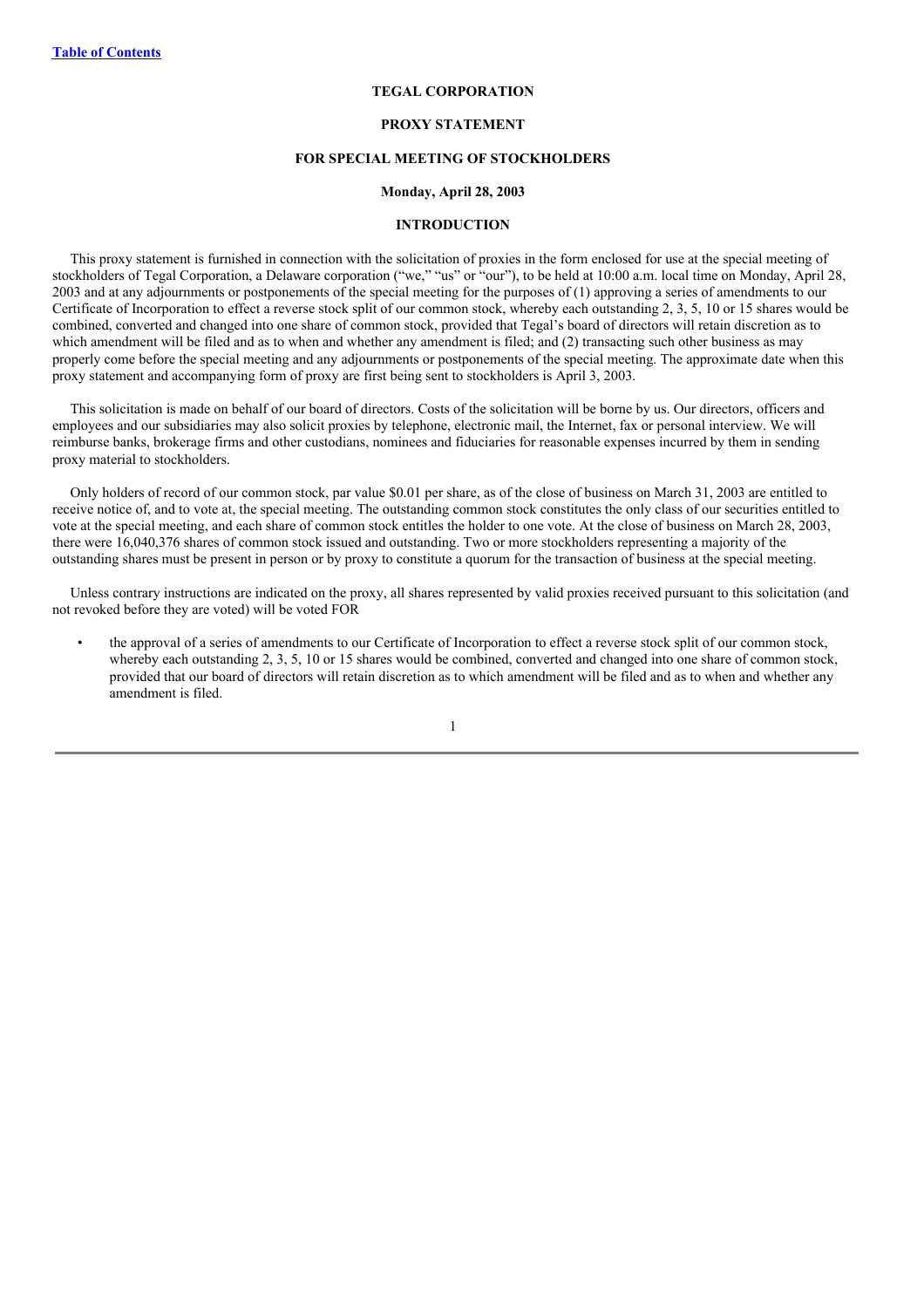With respect to any other business which may properly come before the special meeting and be submitted to a vote of stockholders, proxies received by the board of directors will be voted in accordance with the best judgment of the designated proxy holder. Any proxy may be revoked at any time before it is exercised by filing with the Secretary an instrument revoking it or by submitting prior to the time of the special meeting a duly executed proxy bearing a later date. Stockholders who have executed and returned a proxy and who then attend the special meeting and desire to vote in person are requested to so notify the Secretary prior to the time of the special meeting.

Shares represented by proxies that reflect abstentions or "broker non-votes" (*i.e.,* shares held by a broker or nominee which are represented at the special meeting, but with respect to which such broker or nominee is not empowered to vote on a particular proposal or proposals) will be counted as shares that are present and entitled to vote for purposes of determining the presence of a quorum, and will be counted as negative votes with respect to the proposal.

The amendment to our Certificate of Incorporation requires the approval of holders of at least a majority of outstanding shares of common stock entitled to vote on the proposal.

Our principal executive offices are located at 2201 South McDowell Boulevard, Petaluma, California 94954. Our telephone number is (707) 763-5600.

#### **PROPOSAL NO. 1**

## **AMENDMENTS TO CERTIFICATE OF INCORPORATION TO EFFECT A REVERSE STOCK SPLIT**

#### **General**

The board of directors has considered, deemed advisable, adopted a resolution approving and recommends to the stockholders for their approval a series of proposed amendments to our Certificate of Incorporation to authorize the board to effect a reverse stock split for the purpose of increasing the per-share market price of our common stock in order to maintain its listing on The Nasdaq Stock Market's National Market (the "National Market") and for other purposes as described below in this proxy statement. Under these proposed amendments, each outstanding 2, 3, 5, 10 or 15 shares of common stock would be combined, converted and changed into one share of common stock (the "Reverse Stock Splits"), with the effectiveness of one such amendment (the "Effective Reverse Stock Split") and the abandonment of the other amendments, or the abandonment of all such amendments, to be determined at the discretion of the board pursuant to Section 242(c) of the Delaware General Corporation Law following the special meeting.

If approved by the stockholders, the board would have discretion to implement the Effective Reverse Stock Split in any of the following ratios: 1:2, 1:3, 1:5, 1:10 or 1:15. The board believes that stockholder approval of selected exchange ratios within an exchange ratio range (as opposed to approval of a specified exchange ratio) would provide the board with maximum flexibility to achieve the purposes of the Effective Reverse Stock Split and, therefore, is in the best interests of Tegal and its stockholders. The actual timing for implementation of the Effective Reverse Stock Split would be determined by the board based upon its evaluation as to when such action would be most advantageous to Tegal and its stockholders. Furthermore, notwithstanding stockholder approval, the board also would have the discretion not to implement an Effective Reverse Stock Split. If the board were to elect to implement an

 $\overline{2}$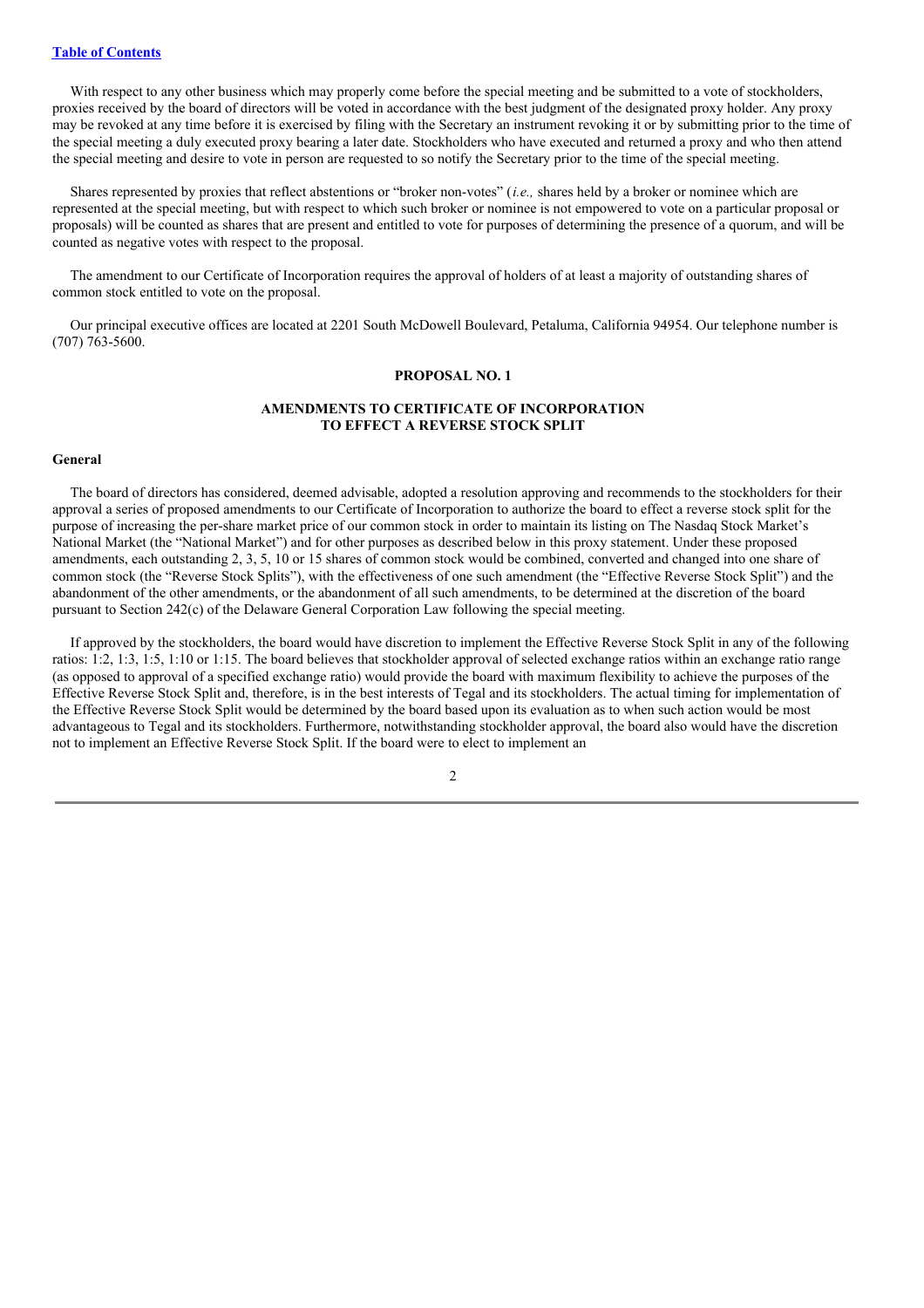Effective Reverse Stock Split, the board will set the exchange ratio using one of the ratios approved by the stockholders. The board would base such a determination upon the then current trading price of our common stock and the advice of our financial advisers, among other things.

The text of the form of amendment to our Certificate of Incorporation that would be filed with the Secretary of State of the State of Delaware to effect the Effective Reverse Stock Split is set forth in Appendix A to this proxy statement; provided, however, that such text is subject to amendment to include such changes as may be required by the office of the Secretary of State of the State of Delaware and as the board deems necessary and advisable to effect the Effective Reverse Stock Split. If the Reverse Stock Splits are approved by the stockholders and following such approval the board determines that an Effective Reverse Stock Split is in the best interest of Tegal and its stockholders, our Certificate of Incorporation would be amended accordingly.

#### **Purpose of the Effective Reverse Stock Split**

The board recommends the Effective Reverse Stock Split for the following reasons:

- The board believes that the Effective Reverse Stock Split is the most effective means of increasing the per-share market price of our common stock in order to maintain our listing on the National Market; and
- The board believes that a higher per-share market price of our common stock could encourage investor interest in Tegal and promote greater liquidity for our stockholders.

*Nasdaq Listing.* Our common stock is quoted on the National Market under the symbol "TGAL." In order for our common stock to continue to be quoted on the National Market, we must satisfy various listing maintenance standards established by Nasdaq. Among other things, our common stock must have a minimum bid price of at least \$1.00 per share. Under Nasdaq's listing maintenance standards, if the closing bid price of shares listed on the National Market is under \$1.00 per share for 30 consecutive trading days and does not thereafter close at \$1.00 per share or higher for a minimum of 10 consecutive trading days during the 90 calendar days following notification by Nasdaq, Nasdaq may delist the shares from trading on the National Market. Alternatives to trading on the National Market include being listed for trading on The Nasdaq Stock Market's SmallCap Market (the "SmallCap Market"), if our common stock were to qualify for trading on the SmallCap Market, or trading on the OTC Bulletin board or in the "pink sheets" maintained by the National Quotation Bureau, Inc. However, the alternatives of the SmallCap Market, the OTC Bulletin board and the "pink sheets" are generally considered to be less efficient and less broad-based than the National Market, and therefore less desirable.

On September 6, 2002, we received a letter from Nasdaq advising it that our common stock had not met Nasdaq's minimum bid price requirement for 30 consecutive trading days and that, if we were unable to demonstrate compliance with this requirement for 10 consecutive trading days during the 90 calendar days ending December 5, 2002, our common stock would be delisted from the National Market.

Our bid price did not close above the minimum during that period. On December 6, 2002, we received notification from Nasdaq that our securities would be delisted from The Nasdaq National Market on December 16, 2002 unless we either (i) applied to transfer our securities to the SmallCap Market, in which case we would be afforded additional time to come into compliance with the minimum \$1.00 bid price requirement; or (ii) appealed the Nasdaq staff's determination to the Nasdaq's Listing Qualifications Panel (the "Panel"). On December 12, 2002, we requested an oral hearing before the Panel and such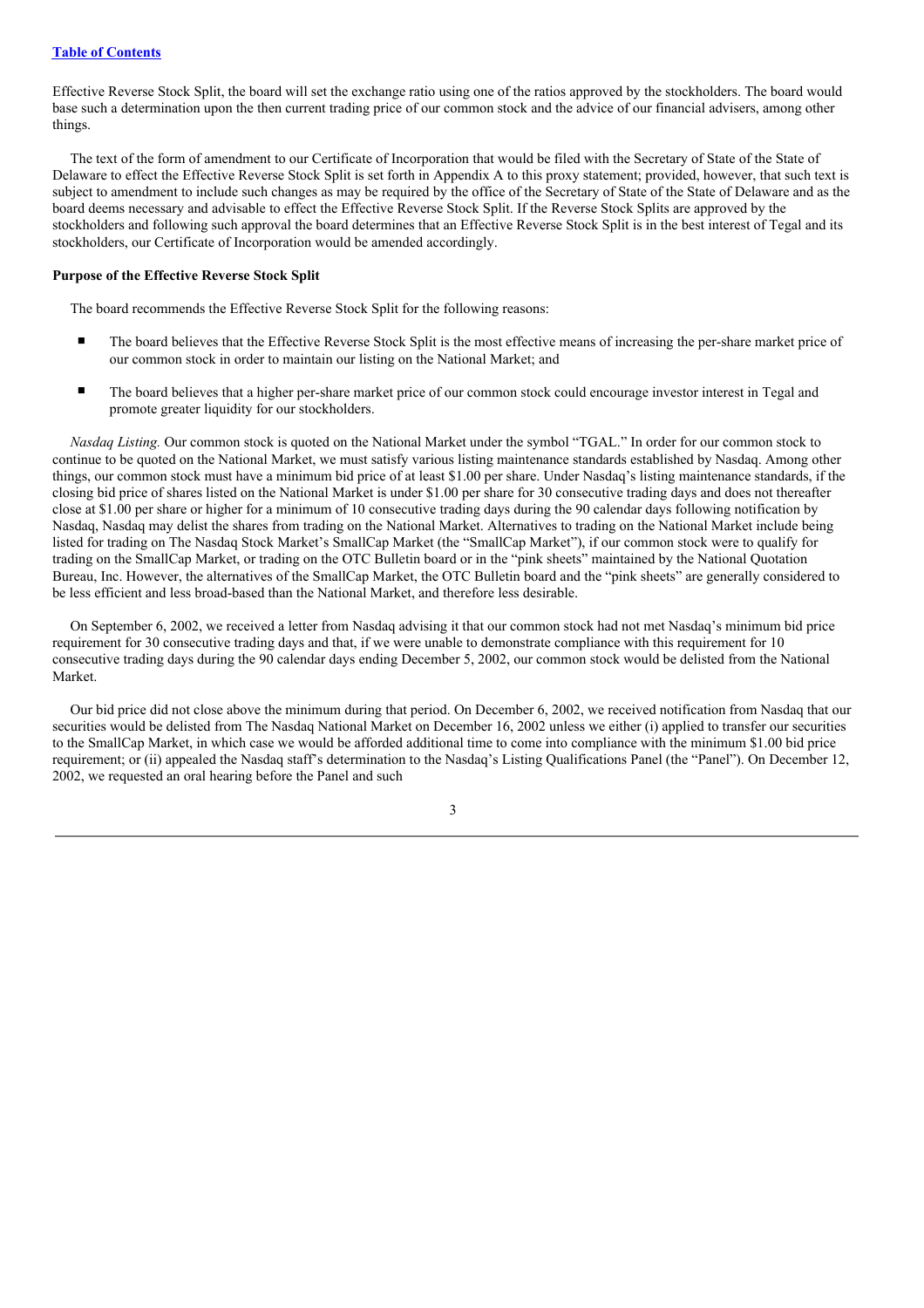hearing took place on January 16, 2003 in Washington, D.C. Our appeal was based, among other things, on our intention to seek stockholder approval for a reverse split of our outstanding common stock. On February 13, 2003, the Panel notified us of its decision to grant us until March 7, 2003 to file a reverse stock split proxy statement with the SEC, and until April 11, 2003 to effect a reverse stock split. On March 12, 2003, the Panel granted us an extension until April 30, 2003 to demonstrate a closing bid price of at least \$1.00 per share, and informed us that we must also, immediately thereafter, maintain a closing bid price of \$1.00 per share for a minimum of ten consecutive trading days.

If we were to transfer our common stock to the SmallCap Market, we may be eligible for an extended grace period of up to 360 days, but would still be need to comply with the \$1.00 minimum bid price requirement prior to expiration of such grace period in order to avoid delisting. If we were able to effect such compliance during the grace period, we would be eligible to transfer back to the National Market if we maintained a closing bid price of at least \$1.00 per share for 30 consecutive trading days and satisfied all other continued listing requirements for the National Market. However, there can be no assurance that we would be able to meet these requirements during the applicable grace period and thereby avoid delisting.

We believe that delisting from the National Market could adversely affect (i) the liquidity and marketability of shares of our common stock; (ii) the trading price of our common stock; and (iii) our relationships with vendors and customers. We also believe that the National Market provides a broader market for our common stock than would the SmallCap Market, the OTC Bulletin board or the "pink sheets" and is, therefore, preferable to those alternatives. We believe that a reverse stock split may have the effect of increasing the trading price of our common stock to a level high enough to satisfy the Nasdaq minimum bid price requirement for continued listing of our common stock on the National Market, and that a reverse stock split would be the most effective means available to avoid a delisting of our common stock. During the period from January 1, 2002 to March 28, 2003, the closing sales price per share of our common stock ranged from a high of \$1.90 to a low of \$0.30. The closing sales price on March 28, 2003 was \$0.33.

*Increased Investor Interest.* We also believe that an increase in the per-share price of our common stock could encourage increased investor interest in our common stock and possibly promote greater liquidity for our stockholders. We believe that the current low per-share price of our common stock, which we believe is due in part to the overall weakness in the market for stocks, has had a negative effect on the marketability of our common stock. We believe there are several reasons for this effect. First, many institutional investors view stocks trading at low prices as unduly speculative in nature and, as a result, avoid investing in such stocks. Second, because the brokers' commissions on lower-priced stocks generally represent a higher percentage of the stock price than commissions on higher priced stocks, the current per-share price of our common stock can result in individual stockholders paying transaction costs (commissions, markups or markdowns) that constitute a higher percentage of their total share value than would be the case if the share price of our common stock were substantially higher. This factor may also limit the willingness of institutional investors to purchase our common stock. Third, a variety of policies and practices of brokerage firms discourage individual brokers within those firms from dealing in low-priced stocks. These policies and practices pertain to the payment of brokers' commissions and to time-consuming procedures that make the handling of low-priced stocks unattractive to brokers from an economic standpoint. Fourth, many brokerage firms are reluctant to recommend lowpriced stocks to their customers. Finally, the analysts at many brokerage firms do not monitor the trading activity or otherwise provide coverage of low-priced stocks.

Although any increase in the market price of our common stock resulting from the Effective Reverse Stock Split may be proportionately less than the decrease in the number of outstanding shares,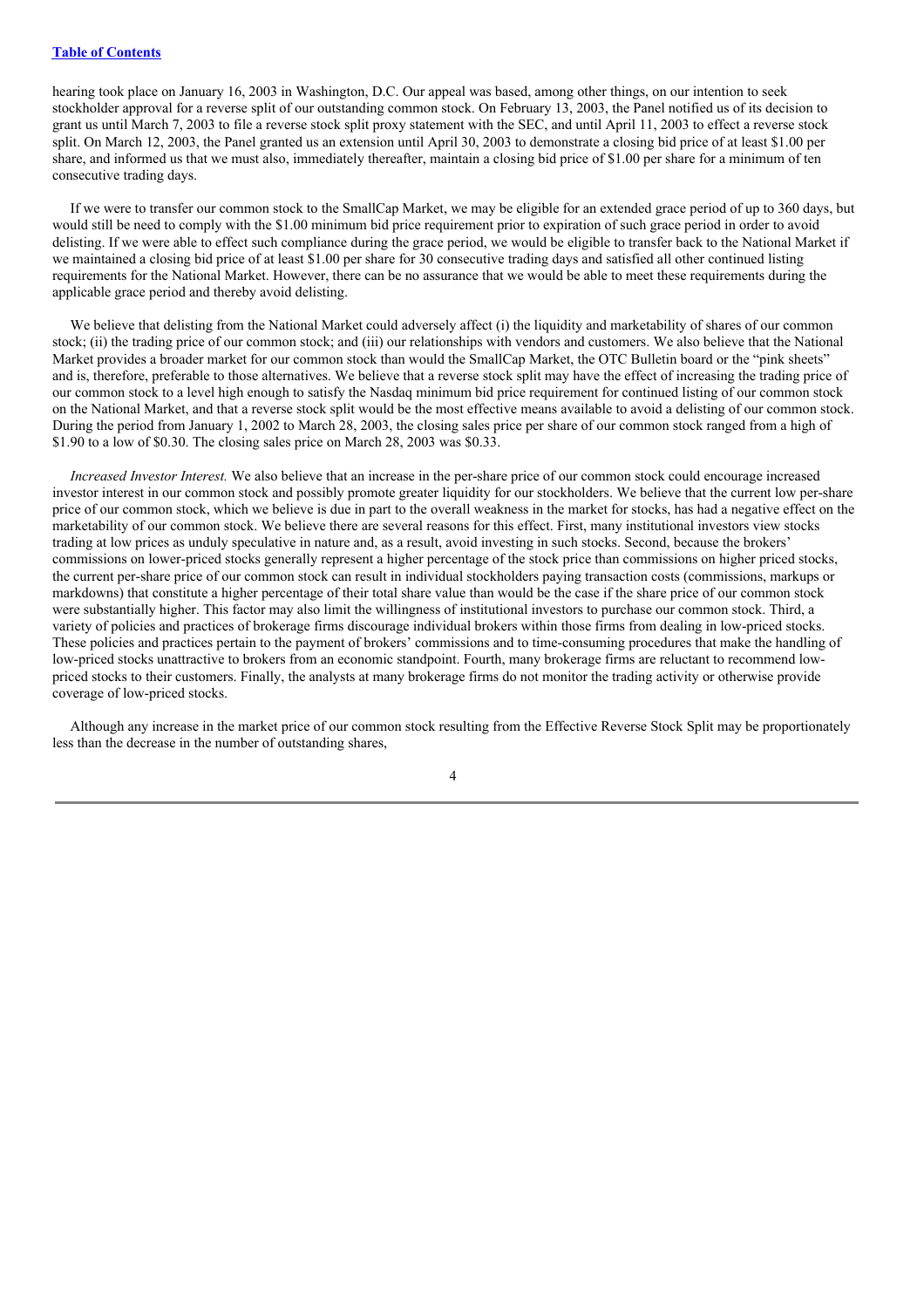we anticipate that the Effective Reverse Stock Split will result in an increase in the bid price for our common stock that will be large enough to avoid delisting from the National Market and possibly to reduce the effect of some of the policies, practices and circumstances referred to above.

### Possibility that the Effective Reverse Stock Split Will Fail to Achieve the Desired Effects; Other Possible Consequences

Stockholders should note that the effect of the Effective Reverse Stock Split upon the market price for our common stock cannot be accurately predicted. In particular, we cannot assure you that prices for shares of our common stock after the Effective Reverse Stock Split will be two, three, five, ten or fifteen times, as applicable, the prices for shares of our common stock immediately prior to the Effective Reverse Stock Split. Furthermore, we cannot assure you that the market price of our common stock immediately after the proposed Effective Reverse Stock Split will be maintained for any period of time. Even if an increased per-share price can be maintained, the Effective Reverse Stock Split may not achieve the desired results that have been outlined above. Moreover, because some investors may view the Effective Reverse Stock Split negatively, we cannot assure you that the Effective Reverse Stock Split will not adversely impact the market price of our common stock or, alternatively, that the market price following the Effective Reverse Stock Split will either exceed or remain in excess of the current market price.

While we expect the Effective Reverse Stock Split to be sufficient to prevent Nasdaq from delisting our common stock, it is possible that, even if the Effective Reverse Stock Split results in a bid price for our common stock that exceeds \$1.00 per share, we may not be able to continue to satisfy the additional criteria for continued listing of our common stock on the National Market. We would also need to satisfy additional criteria to continue to have our common stock eligible for continued listing on the National Market. These criteria require that:

- $\blacksquare$  we have stockholders' equity of at least \$10 million;
- $\blacksquare$  the market value of the public float of our common stock be at least \$5 million (public float defined under Nasdaq's rules as the shares held by persons other than officers, directors and beneficial owners of greater than 10% of our total outstanding shares);
- there be at least 400 round lot holders (defined as persons who own at least 100 shares of our common stock);
- there be at least two market makers for our common stock; and
- we comply with certain corporate governance requirements.

We believe that we satisfy all of these other maintenance criteria as of the mailing date of these proxy materials. However, we cannot assure you that we will be successful in continuing to meet all requisite maintenance criteria.

If the Effective Reverse Stock Split is implemented, some stockholders may consequently own less than 100 shares of common stock. A purchase or sale of less than 100 shares (an "odd lot" transaction) may result in incrementally higher trading costs through certain brokers, particularly "full service" brokers. Therefore, those stockholders who own less than 100 shares following the Effective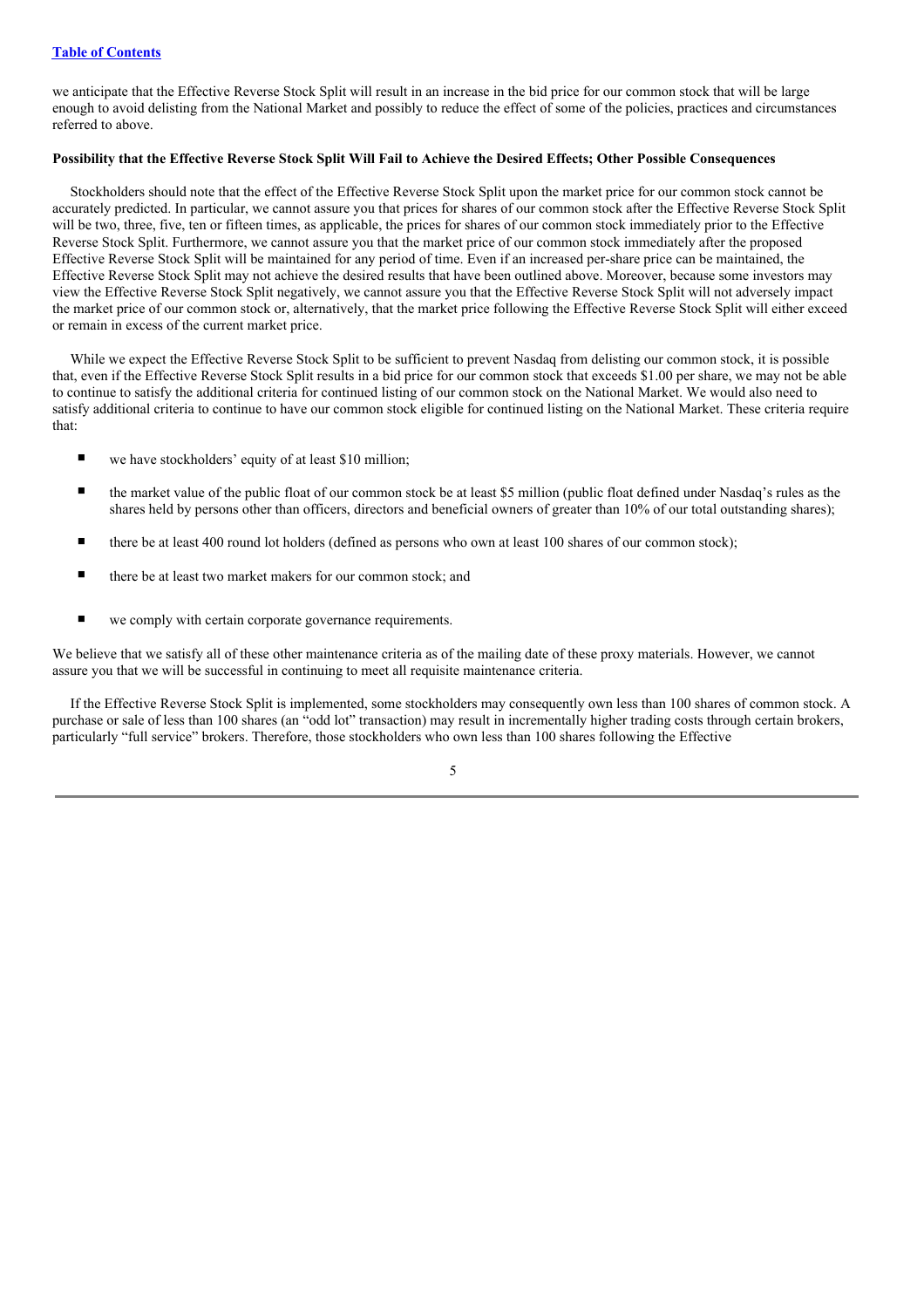Reverse Stock Split may be required to pay higher transaction costs if they sell their shares in us.

We believe that the Effective Reverse Stock Split may result in greater liquidity for our stockholders. However, it is also possible that such liquidity could be adversely affected by the reduced number of shares outstanding after the Effective Reverse Stock Split.

#### **Board Discretion to Implement Effective Reverse Stock Split**

If the Reverse Stock Splits are approved by our stockholders at the special meeting, the Effective Reverse Stock Split will be effected, if at all, only upon a determination by the board that one of the Reverse Stock Splits (with an exchange ratio determined by the board as described above) is in the best interests of Tegal and its stockholders. Such determination shall be based upon the advice of our financial advisors and certain other factors, including meeting the listing requirements for the National Market, existing and expected marketability and liquidity of our common stock, prevailing market conditions and the likely effect on the market price of our common stock. Notwithstanding approval of the Reverse Stock Splits by the stockholders, the board may, in its sole discretion, abandon all of the proposed amendments and determine prior to the effectiveness of any filing with the Delaware Secretary of State not to effect any of the Reverse Stock Splits, as permitted under Section 242(c) of the Delaware General Corporation Law.

#### **Effect of the Effective Reverse Stock Split on Registration and Voting Rights**

Our common stock is currently registered under Section  $12(g)$  of the Securities Exchange Act of 1934, as amended (the "Exchange" Act"), and we are subject to the periodic reporting and other requirements of the Exchange Act. The Effective Reverse Stock Split would not affect the registration of our common stock under the Exchange Act. After the Effective Reverse Stock Split, our common stock would continue to be reported on the National Market under the symbol "TGAL" (although Nasdaq would likely add the letter "D" to the end of the trading symbol for a period of 20 trading days to indicate that the Effective Reverse Stock Split has occurred).

Proportionate voting rights and other rights of the holders of common stock would not be affected by the Effective Reverse Stock Split (other than as a result of the payment of cash in lieu of fractional shares as described below). For example, a holder of 2% of the voting power of the outstanding shares of common stock immediately prior to the effective time of the Effective Reverse Stock Split would continue to hold 2% of the voting power of the outstanding shares of common stock after the Effective Reverse Stock Split. Although the Effective Reverse Stock Split would not affect the rights of stockholders or any stockholder's proportionate equity interest in Tegal (subject to the treatment of fractional shares), the number of authorized shares of common stock would not be reduced and would increase significantly the ability of the board to issue such authorized and unissued shares without further stockholder action. The number of stockholders of record would not be affected by the Effective Reverse Stock Split (except to the extent that any stockholder holds only a fractional share interest and receives cash for such interest after the Effective Reverse Stock Split).

### **Effect of the Effective Reverse Stock Split on the Authorized but Unissued Shares of Common Stock**

The number of authorized but unissued shares of common stock effectively will be increased significantly by the Effective Reverse Stock Split. For example, based on the 16,040,376 shares of common stock outstanding on March 28, 2003, and the 35,000,000 shares of common stock that are authorized under the Certificate of Incorporation, a one-for-ten Effective Reverse Stock Split would have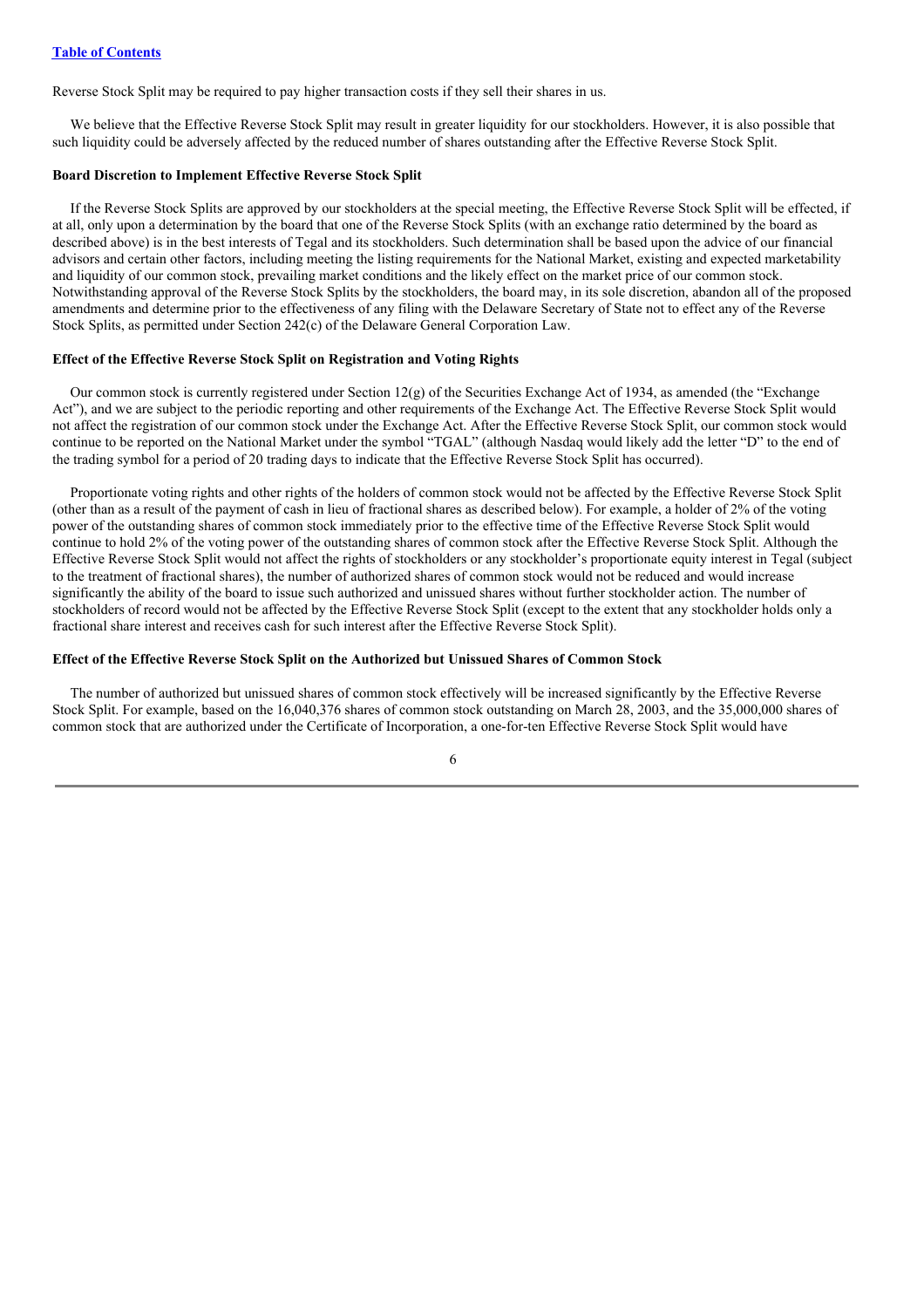the effect of increasing the number of authorized but unissued shares of common stock from 18,959,624 to 33,395,963. The issuance in the future of such additional authorized shares may have the effect of diluting the earnings per share and book value per share, as well as the stock ownership and voting rights, of the currently outstanding shares of common stock. In addition, the effective increase in the number of authorized but unissued shares of common stock may be construed as having an anti-takeover effect. Although we are not proposing the Reverse Stock Splits for this purpose, we could, subject to the board's fiduciary duties and applicable law, issue such additional authorized shares to purchasers who might oppose a hostile takeover bid or any efforts to amend or repeal certain provisions of our Certificate of Incorporation or bylaws. Such a use of these additional authorized shares could render more difficult, or discourage, an attempt to acquire control of us through a transaction opposed by the board.

#### **Effect of the Effective Reverse Stock Split on Stock Options, Warrants and Par Value**

The Effective Reverse Stock Split would reduce the number of shares of common stock available for issuance under our 1998 Equity Participation Plan, Employee Stock Purchase Plan, 1990 Stock Option Plan, Amended and Restated Equity Incentive Plan and Third Amended and Restated Stock Option Plan for Outside Directors in proportion to the exchange ratio of the Effective Reverse Stock Split. The total number of shares of common stock currently authorized for issuance but unissued at March 28, 2003 under these plans is 5,976,565 (prior to giving effect to the Effective Reverse Stock Split).

We also have outstanding certain stock options and warrants to purchase shares of common stock. Under the terms of the outstanding stock options and warrants, the Effective Reverse Stock Split will effect a reduction in the number of shares of common stock issuable upon exercise of such stock options and warrants in proportion to the exchange ratio of the Effective Reverse Stock Split and will effect a proportionate increase in the exercise price of such outstanding stock options and warrants. In connection with the Effective Reverse Stock Split, the number of shares of common stock issuable upon exercise or conversion of outstanding stock options and warrants will be rounded to the nearest whole share and no cash payment will be made in respect of such rounding. No fractional shares of common stock will be issued in connection with the proposed Effective Reverse Stock Split. Holders of common stock who would otherwise receive a fractional share of common stock pursuant to the Effective Reverse Stock Split will receive cash in lieu of the fractional share as explained more fully below.

The par value of our common stock and preferred stock would remain at \$0.01 per share following the effective time of the Effective Reverse Stock Split.

#### **Effective Date**

If the proposed Reverse Stock Splits are approved at the special meeting and the board elects to proceed with the Effective Reserve Stock Split in one of the approved ratios, the Effective Reverse Stock Split would become effective as of 5:00 p.m. Eastern time on the date of filing (the "Effective Date") of the applicable certificate of amendment to the Certificate of Incorporation with the office of the Secretary of State of the State of Delaware. Except as explained below with respect to fractional shares, on the Effective Date, shares of common stock issued and outstanding immediately prior thereto will be, automatically and without any action on the part of the stockholders, combined, converted and changed into new shares of common stock in accordance with the Effective Reverse Stock Split ratio determined by the board within the limits set forth in this proposal.

## **Exchange of Stock Certificates**

Shortly after the Effective Date, each holder of an outstanding certificate theretofore representing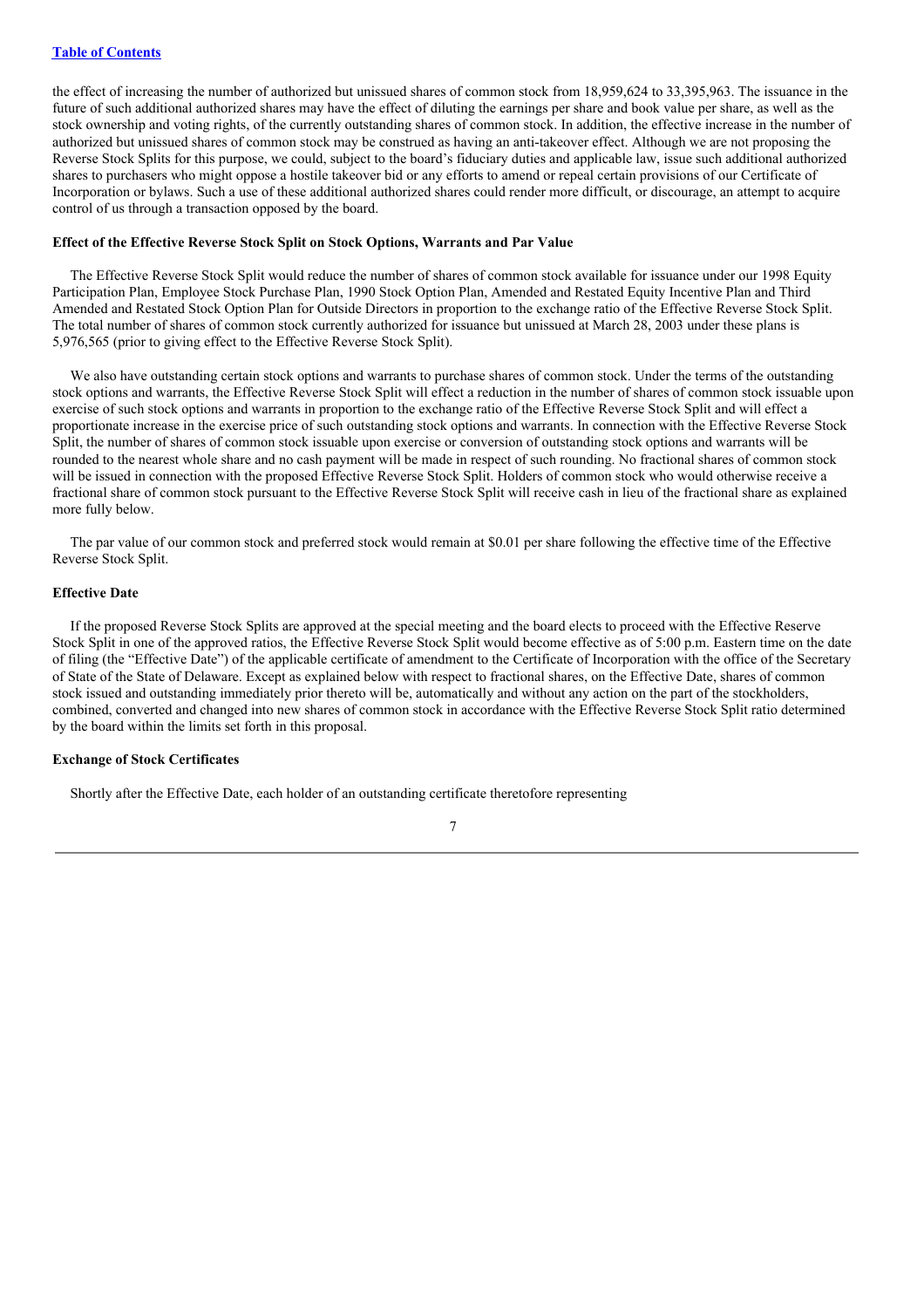shares of common stock will receive from Mellon Investor Services, as our exchange agent (the "Exchange Agent") for the Effective Reverse Stock Split, instructions for the surrender of such certificate to the Exchange Agent. Such instructions will include a form of transmittal letter to be completed and returned to the Exchange Agent. As soon as practicable after the surrender to the Exchange Agent of any certificate that prior to the Effective Reverse Stock Split represented shares of common stock, together with a duly executed transmittal letter and any other documents the Exchange Agent may specify, the Exchange Agent shall deliver to the person in whose name such certificate had been issued certificates registered in the name of such person representing the number of full shares of common stock into which the shares of common stock previously represented by the surrendered certificate shall have been reclassified and a check for any amounts to be paid in cash in lieu of any fractional share. Until surrendered as contemplated herein, each certificate that immediately prior to the Effective Reverse Stock Split represented any shares of common stock shall be deemed at and after the Effective Reverse Stock Split to represent the number of full shares of common stock contemplated by the preceding sentence. Each certificate representing shares of common stock issued in connection with the Effective Reverse Stock Split will continue to bear any legends restricting the transfer of such shares that were borne by the surrendered certificates representing the shares of common stock.

No service charges, brokerage commissions or transfer taxes shall be payable by any holder of any certificate that prior to approval of the Effective Reverse Stock Split represented any shares of common stock, except that if any certificates of common stock are to be issued in a name other than that in which the certificates for shares of common stock surrendered are registered, it shall be a condition of such issuance that:

- The person requesting such issuance pay to us any transfer taxes payable by reason of such issuance or any prior transfer of such certificate, or establish to our satisfaction that such taxes have been paid or are not payable;
- Such transfer comply with all applicable federal and state securities laws; and
- Such surrendered certificate be properly endorsed and otherwise be in proper form for transfer.

#### **No Appraisal Rights**

Under Delaware law, our stockholders would not be entitled to dissenter's or appraisal rights with respect to the Effective Reverse Stock Split.

### **Cash Payment in Lieu of Fractional Shares**

In lieu of any fractional shares to which a holder of common stock would otherwise be entitled as a result of the Effective Reverse Stock Split, we shall pay cash equal to such fraction multiplied by the average of the high and low trading prices of our common stock on the National Market during regular trading hours for the five trading day period ending on the last business day immediately preceding the Effective Date.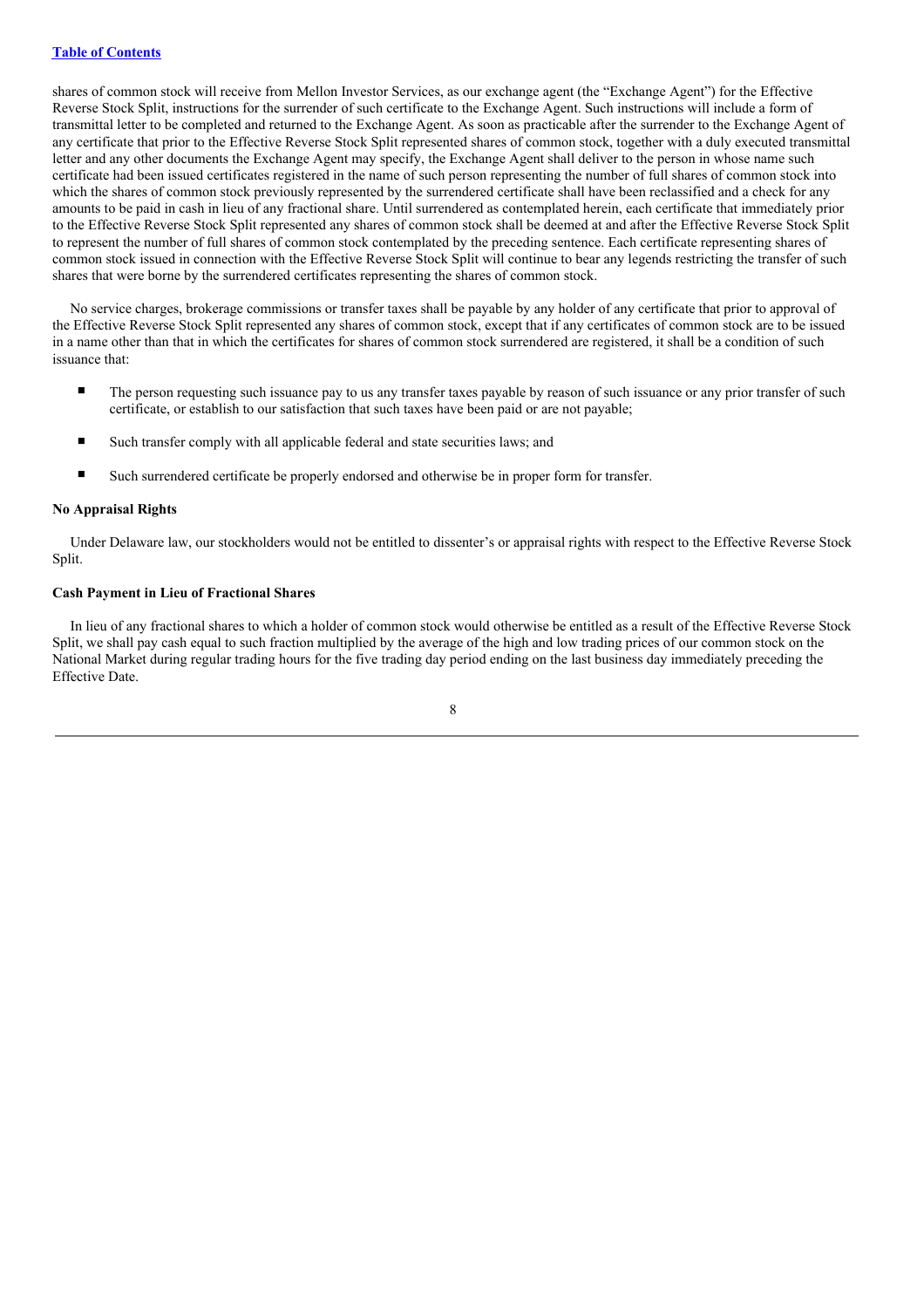## **Federal Income Tax Consequences**

The following description of the material federal income tax consequences of the Effective Reverse Stock Split is based on the Internal Revenue Code of 1986, as amended (the "Code"), applicable Treasury regulations promulgated thereunder, judicial authority and current administrative rulings and practices as in effect on the date of this proxy statement. Changes to the laws could alter the tax consequences described below, possibly with retroactive effect. We have not sought and will not seek an opinion of counsel or a ruling from the Internal Revenue Service regarding the federal income tax consequences of the Effective Reverse Stock Split. This discussion is for general information only and does not discuss the tax consequences that may apply to special classes of taxpayers (e.g., non-resident aliens, broker/dealers or insurance companies). The state and local tax consequences of the Effective Reverse Stock Split may vary significantly as to each stockholder, depending upon the jurisdiction in which such stockholder resides. Stockholders are urged to consult their own tax advisors to determine the particular consequences to them.

In general, the federal income tax consequences of the Effective Reverse Stock Split will vary among stockholders depending upon whether they receive cash for fractional shares or solely a reduced number of shares of common stock in exchange for their old shares of common stock. We believe that because the Effective Reverse Stock Split is not part of a plan to increase periodically a stockholder's proportionate interest in our assets or earnings and profits, the Effective Reverse Stock Split will likely have the following federal income tax effects: A stockholder who receives solely a reduced number of shares of common stock will not recognize gain or loss. In the aggregate, such a stockholder's basis in the reduced number of shares of common stock will equal the stockholder's basis in its old shares of common stock. A stockholder who receives cash in lieu of a fractional share as a result of the Effective Reverse Stock Split will generally be treated as having received the payment as a distribution in redemption of the fractional share, as provided in Section 302(a) of the Code, which distribution will be taxed as either a distribution under Section 301 of the Code or an exchange to such stockholder, depending on that stockholder's particular facts and circumstances. Generally, a stockholder receiving such a payment should recognize gain or loss equal to the difference, if any, between the amount of cash received and the stockholder's basis in the fractional share. In the aggregate, such a stockholder's basis in the reduced number of shares of common stock will equal the stockholder's basis in its old shares of common stock decreased by the basis allocated to the fractional share for which such stockholder is entitled to receive cash, and the holding period of the post-Effective Reverse Stock Split shares received will include the holding period of the pre-Effective Reverse Stock Split shares exchanged.

We will not recognize any gain or loss as a result of the Effective Reverse Stock Split.

#### **Required Vote**

The affirmative vote of the holders of a majority of the outstanding shares of our common stock entitled to vote on the proposal will be required to approve Proposal 1. As a result, abstentions and broker non-votes will have the same effect as negative votes.

### **THE BOARD UNANIMOUSLY RECOMMENDS THAT THE STOCKHOLDERS VOTE FOR THE AMENDMENTS TO OUR CERTIFICATE OF INCORPORATION TO EFFECT THE REVERSE STOCK SPLIT.**

## $\overline{Q}$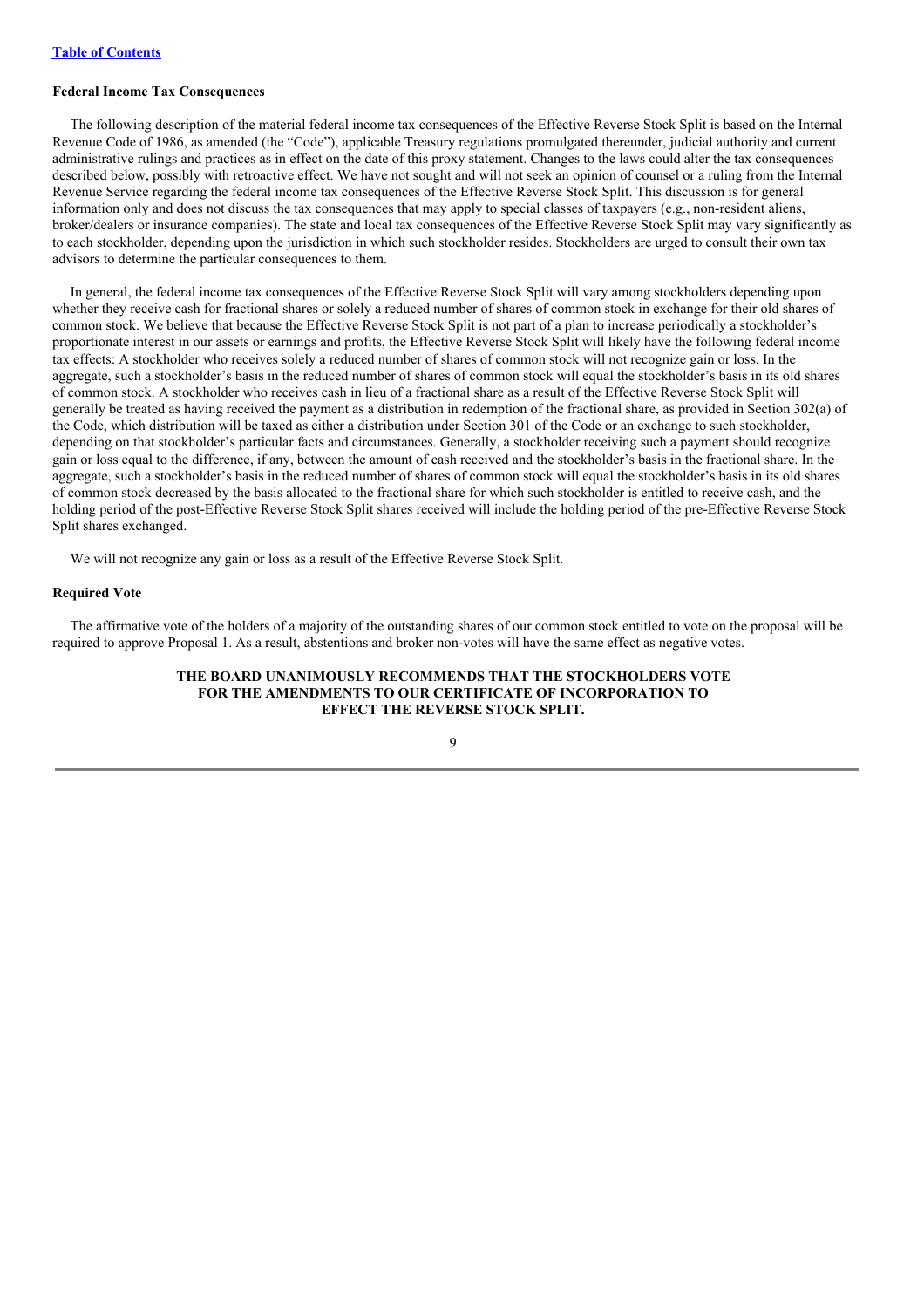## **PRINCIPAL STOCKHOLDERS**

The following table sets forth information as of March 28, 2003 with respect to shares of our common stock which are held by persons known by us to be beneficial owners of more than 5% of such stock based upon information contained in filings made with the SEC. For purposes of this schedule, beneficial ownership of securities is defined in accordance with the rules of the SEC and means generally the power to vote or dispose of securities, regardless of any economic interest therein.

|                                                                          | <b>Common Stock Beneficially Owned</b>                     |                            |  |  |
|--------------------------------------------------------------------------|------------------------------------------------------------|----------------------------|--|--|
| Name and Address of Beneficial Owner                                     | <b>Amount and Nature of</b><br><b>Beneficial Ownership</b> | Percent of<br><b>Class</b> |  |  |
| Carole L. Clarke<br>320 Nopals Street<br>Santa Barbara, California 93103 | 1,454,885                                                  | $9.07\%$                   |  |  |

### **OWNERSHIP OF STOCK BY MANAGEMENT**

The following table sets forth information with respect to the beneficial ownership of shares of our common stock by our directors, our CEO, and our four most highly compensated executive officers other than the CEO, and all directors and executive officers as a group as of March 28, 2003. An asterisk denotes beneficial ownership of less than 1%.

| <b>Name of Beneficial Owner</b>                               | Position                                                        | <b>Shares</b><br><b>Beneficially</b><br>Owned(1) | Percent<br>of<br>Class(1) |
|---------------------------------------------------------------|-----------------------------------------------------------------|--------------------------------------------------|---------------------------|
| Michael L. Parodi(2)                                          | Chairman of the Board, President and Chief<br>Executive Officer | 705,500                                          | 4.21%                     |
| James D. McKibben(3)                                          | Vice President, Worldwide Marketing and<br><b>Sales</b>         | 331,720                                          | $2.03\%$                  |
| Thomas R. Mika(4)                                             | Executive Vice President and Chief<br>Financial Officer         | 297,100                                          | 1.84%                     |
| George Landreth $(5)$                                         | Vice President, Product Development                             | 295,560                                          | 1.81%                     |
| Jeffrey M. Krauss(6)                                          | Director                                                        | 171,500                                          | $1.06\%$                  |
| Edward A. Dohring(7)                                          | Director                                                        | 170,000                                          | $1.05\%$                  |
| Carol Anne Demachkie(8)                                       | Vice President and General Manager                              | 30,000                                           | $\ast$                    |
| H. Duane Wadsworth(9)                                         | Director                                                        | 30,000                                           | $\ast$                    |
| Directors and Executive Officers as a<br>group(9 persons)(10) |                                                                 | 2,445,512                                        | 13.43%                    |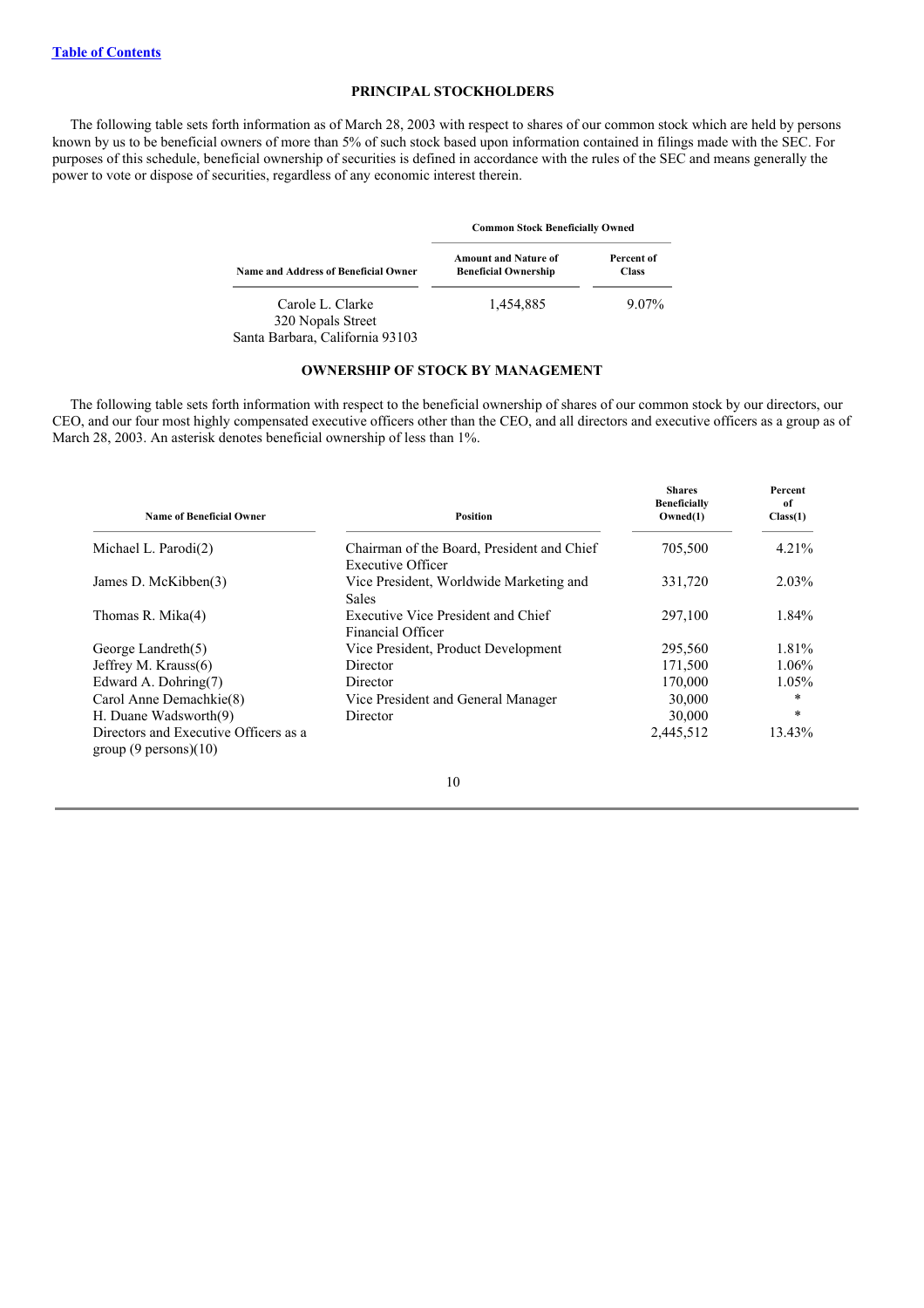### **Table of [Contents](#page-0-0)**

- (1) Applicable percentage of ownership is based on 16,040,376 shares of common stock outstanding as of March 28, 2003. The number of shares of common stock beneficially owned and calculation of percent ownership of each person or group of persons named above, in each case, takes into account those shares underlying stock options that are currently exercisable, but which may or may not be subject to our repurchase rights held by such person or persons but not for any other person.
- (2) Includes options to purchase 697,500 shares of common stock which are exercisable within 60 days and excludes options to purchase 2,344 shares which are not so exercisable.
- (3) Includes options to purchase 326,100 shares of common stock which are exercisable within 60 days.
- (4) Includes options to purchase 135,000 shares of common stock which are exercisable within 60 days and excludes options to purchase 100,000 shares which are not so exercisable.
- (5) Includes options to purchase 290,743 shares of common stock which are exercisable within 60 days and excludes options to purchase 0 shares which are not so exercisable.
- (6) Includes options to purchase 150,000 shares of common stock which are exercisable within 60 days and excludes options to purchase 20,000 shares which are not so exercisable.
- (7) Includes options to purchase 150,000 shares of common stock which are exercisable within 60 days and excludes options to purchase 20,000 shares which are not so exercisable.
- (8) Excludes options to purchase 30,000 shares which are not exercisable within 60 days.
- (9) Excludes options to purchase 20,000 shares which are not exercisable within 60 days.
- (10) Includes options to purchase 2,173,338 shares of common stock which are exercisable within 60 days and excludes options to purchase 192,344 shares which are not so exercisable.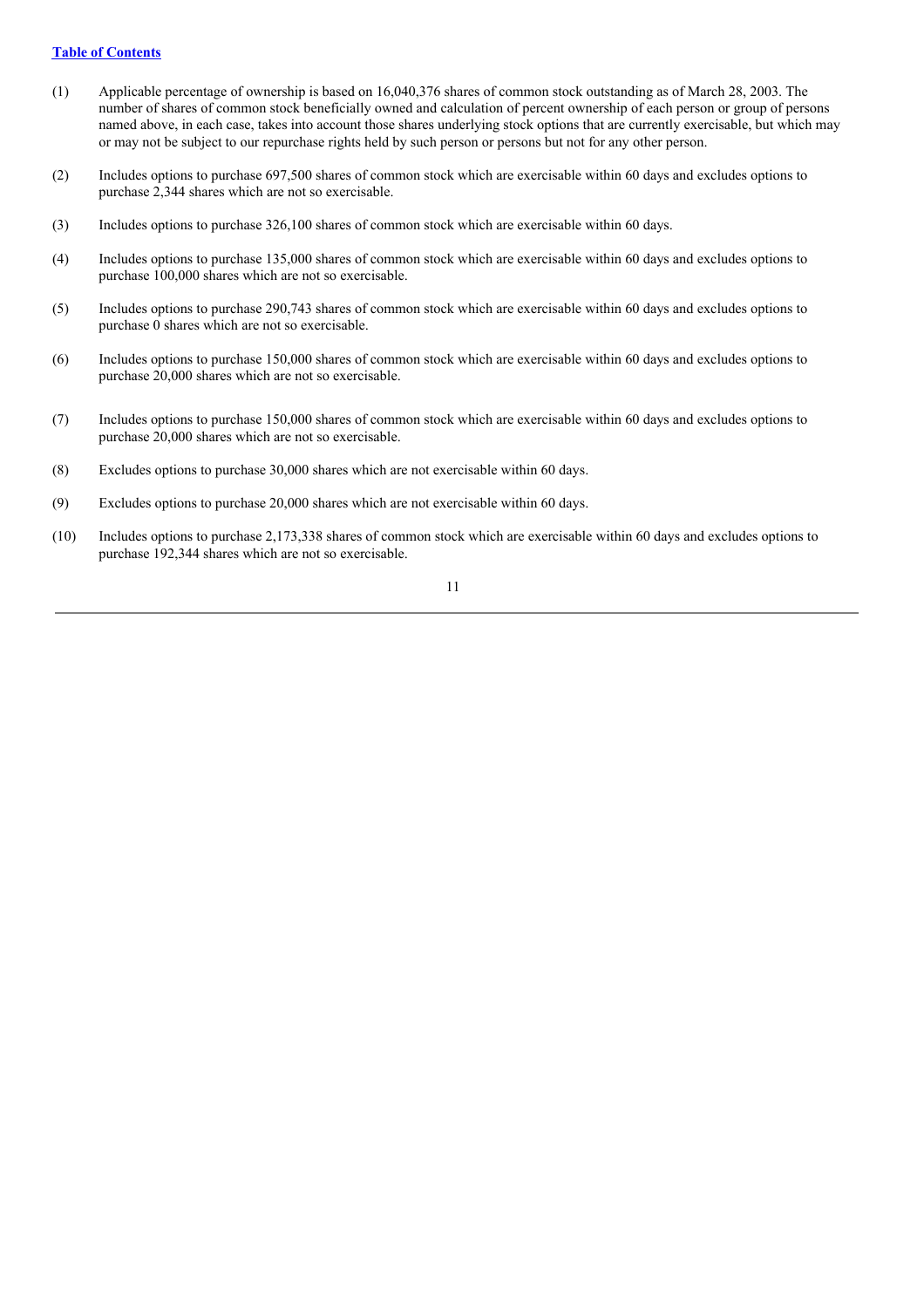### **DEADLINE FOR SUBMISSION OF STOCKHOLDER PROPOSALS FOR THE 2003 ANNUAL MEETING**

Stockholder proposals to be presented at the 2003 annual meeting must be received at our principal executive offices no later than Thursday, May 29, 2003 in order to be considered for inclusion in the proxy materials to be disseminated by the board of directors for such annual meeting. To be eligible for inclusion in such proxy materials, such proposals must conform to the requirements set forth in Regulation 14A under the Exchange Act as well as in our bylaws.

Stockholder proposals to be presented at the 2003 annual meeting must be received at our principal executive offices no later than, Tuesday, August 12, 2003 in order to be considered for inclusion on the 2003 annual meeting agenda. To be eligible for inclusion on the agenda, such proposals must conform to the requirements set forth in Regulation 14A under the Exchange Act as well as in our bylaws.

#### **ANNUAL REPORT ON FORM 10-K**

Stockholders of record on March 31, 2003 may obtain, free of charge, copies of our 2002 Annual Report on Form 10-K (excluding exhibits) and all amendments filed with the SEC by writing to Investor Relations, Tegal Corporation, 2201 South McDowell Boulevard, Petaluma, California 94954.

#### **OTHER MATTERS**

We are not aware of any matters that may come before the meeting other than those referred to in the notice of special meeting of stockholders. If any other matter shall properly come before the special meeting, however, the person named in the accompanying proxy intends to vote all proxies in accordance with his best judgment.

By Order of the Board of Directors

## TEGAL CORPORATION

/s/ Michael L. Parodi

MICHAEL L. PARODI *President and Chief Executive Of icer*

Petaluma, California April 3, 2003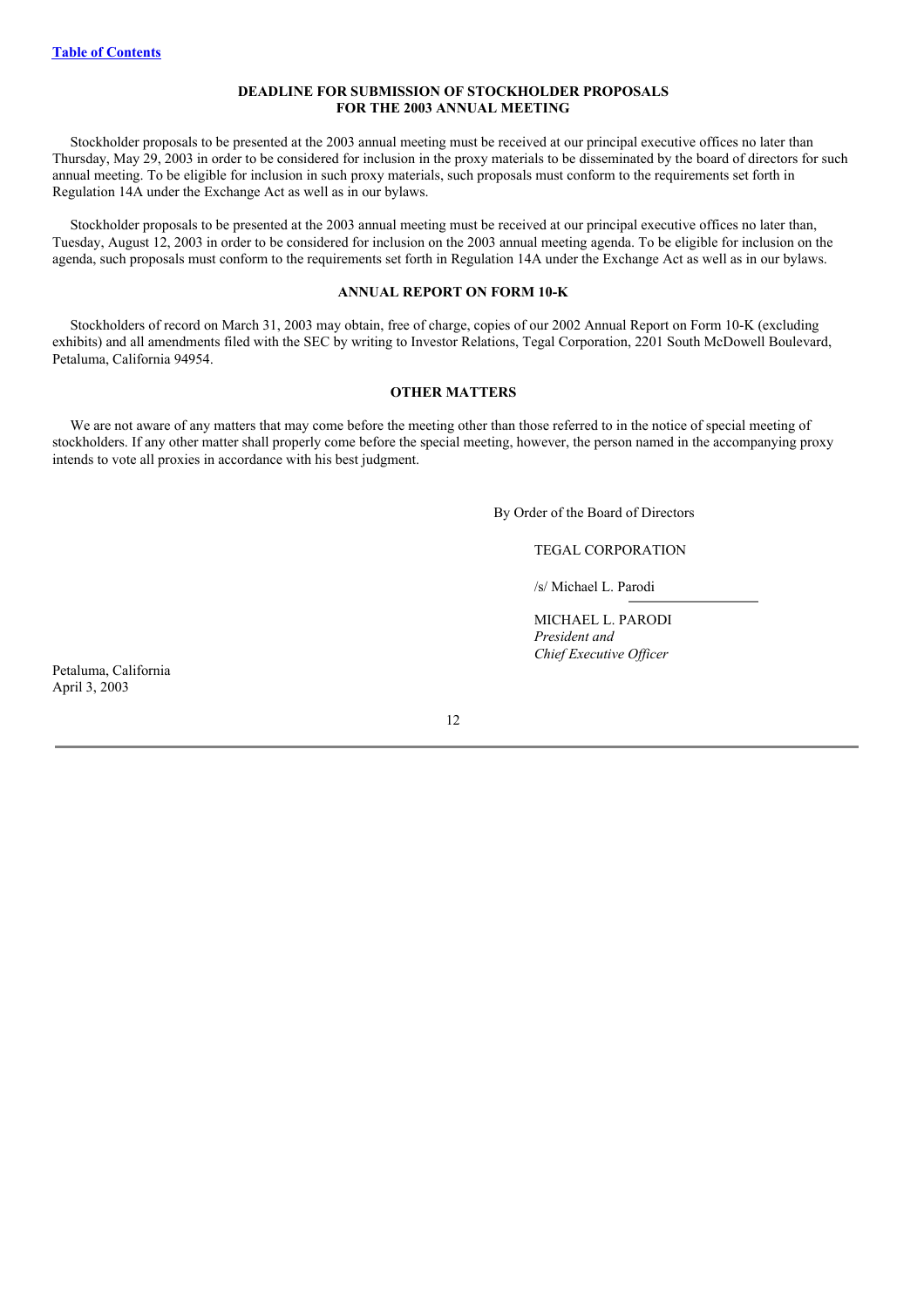### **APPENDIX A**

### **FORM OF CERTIFICATE OF AMENDMENT TO CERTIFICATE OF INCORPORATION OF TEGAL CORPORATION**

It is hereby certified that:

1. The name of the Corporation (hereinafter called the "Corporation") is Tegal Corporation.

2. The Certificate of Incorporation is hereby amended by striking out Article FOURTH thereof and by substituting in lieu of said Article the following new Article:

"FOURTH: The total number of shares of all classes of capital stock which the Corporation shall have authority to issue is Forty Million shares, comprised of Thirty Five Million (35,000,000) shares of Common Stock, with a par value of One Cent (U.S. \$0.01) per share, and Five Million (5,000,000) shares of Preferred Stock, with a par value of One Cent (U.S. \$0.01) per share. Effective as of 5:00 p.m., Eastern time, on the date this Certificate of Amendment is filed with the Secretary of State of the State of Delaware, each [*Insert either two, three, five, ten or fifteen]* shares of the Corporation's Common Stock, par value \$0.01 per share, issued and outstanding shall, automatically and without any action on the part of the respective holders thereof, be combined, converted and changed into one (1) share of Common stock, par value \$0.01 per share, of the Corporation; provided however, that the Corporation shall issue no fractional shares of Common Stock, but shall instead pay to any stockholder who would be entitled to receive a fractional share as a result of the actions set forth herein a sum in cash equal to such fraction multiplied by the average of the high and low prices of the Corporation's Common Stock as reported on the Nasdaq National Market for the five trading-day period ending on the last business day before the date this Certificate of Amendment is filed with the Secretary of State of the State of Delaware. The designation, powers, preferences and relative, participating, optional or other special rights, including voting rights, qualifications, limitations or restrictions of the Preferred Stock shall be established by resolution of the Board of Directors pursuant to Section 151 of the General Corporation Law of the State of Delaware."

3. The amendment of the Certificate of Incorporation herein certified was submitted to the stockholders of the Corporation and was duly approved by the required vote of stockholders of the Corporation in accordance with the provisions of Sections 222 and 242 of the General Corporation Law of the State of Delaware. The total number of outstanding shares entitled to vote or consent to this Amendment was  $\bullet$ shares of Common Stock. A majority of the outstanding shares of Common Stock, voting together as a single class, voted in favor of this Certificate of Amendment. The vote required was a majority of the outstanding shares of Common Stock, voting together as a single class.

IN WITNESS WHEREOF, Tegal Corporation has caused this Certificate of Amendment to be signed by its Chief Executive Officer as of  $\bullet$  , 2003.

> Michael L. Parodi Chief Executive Officer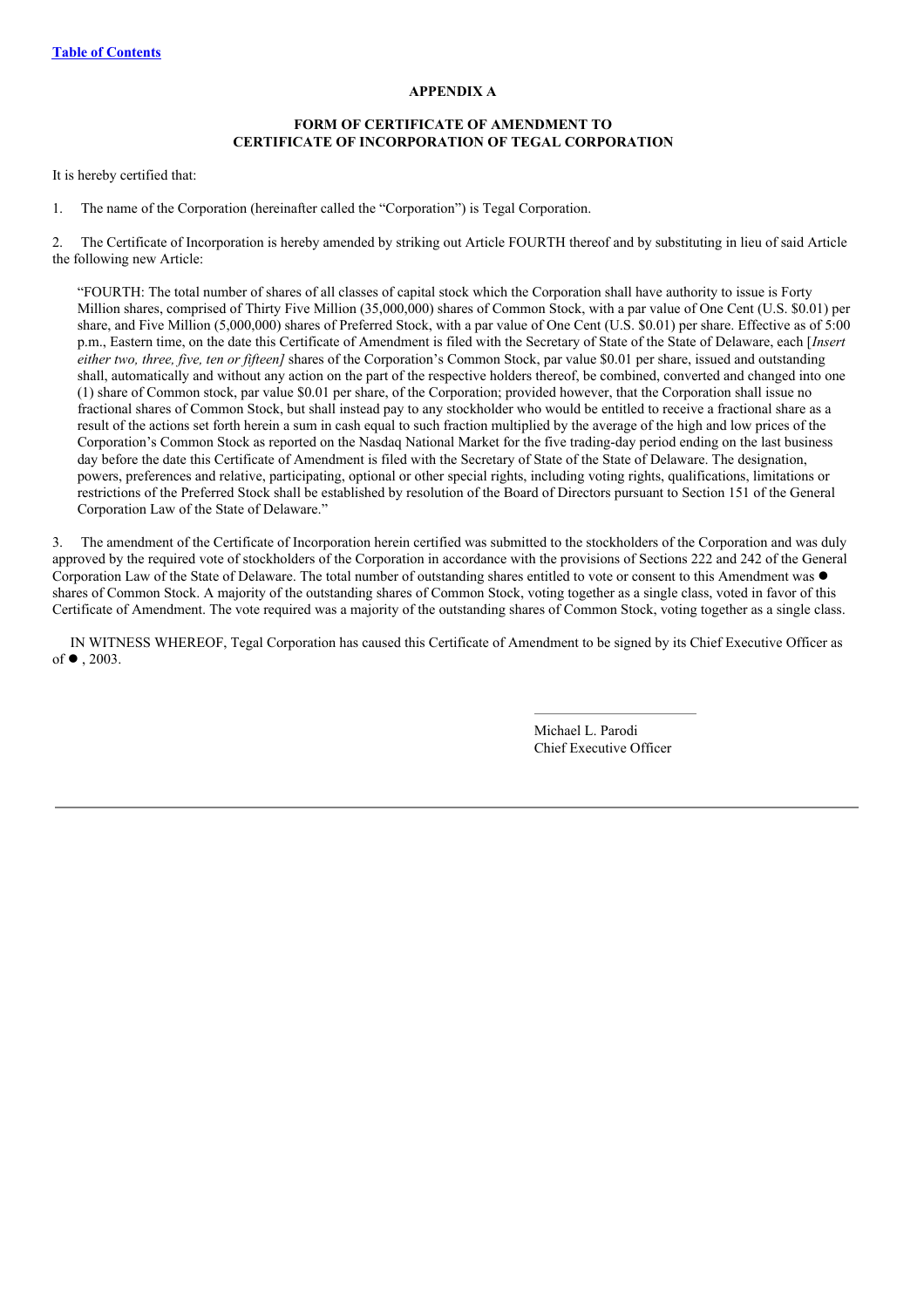#### THE BOARD OF DIRECTORS RECOMMENDS THAT YOU VOTE FOR ADOPTION OF PROPOSAL 1. Please mark **X**

**your vote as indicated in this example**

### THIS PROXY WILL BE VOTED AS DIRECTED, IF NO CONTRARY INSTRUCTION IS INDICATED. THIS PROXY WILL BE VOTED FOR THE ADOPTION OF PROPOSAL 1.

Proposal 1. To approve a series of amendments to Tegal's Certificate of Incorporation to effect a reverse stock split of Tegal's common stock, whereby each outstanding two, three, five, ten or fifteen shares would be combined, converted and changed into one share of common stock, provided that Tegal's board of directors will retain discretion as to which amendment will be filed and as to when and whether any amendment is filed. **FOR AGAINST ABSTAIN** In his discretion, the proxy is authorized to vote upon such other business as may properly come before the special meeting and adjournments or postponements of the special meeting. ANY PREVIOUS PROXY EXECUTED BY THE UNDERSIGNED IS HEREBY REVOKED. Receipt of the notice of the special meeting and the proxy statement is hereby acknowledged.

| <b>Signature of Stockholder</b> | Dated April |  | <b>2003</b> |
|---------------------------------|-------------|--|-------------|
|                                 |             |  |             |

Note: Please sign exactly as addressed hereon. Joint owners should each sign. Executors, administrators, trustees, guardians and attorneys should so indicate when signing. Attorneys should submit powers of attorney. Corporations and partnerships should sign in full corporate or partnership name by an authorized officer.

**PLEASE MARK, SIGN, DATE AND RETURN THE PROXY CARD PROMPTLY USING THE ENCLOSED ENVELOPE**

## **5 FOLD AND DETACH HERE 5**